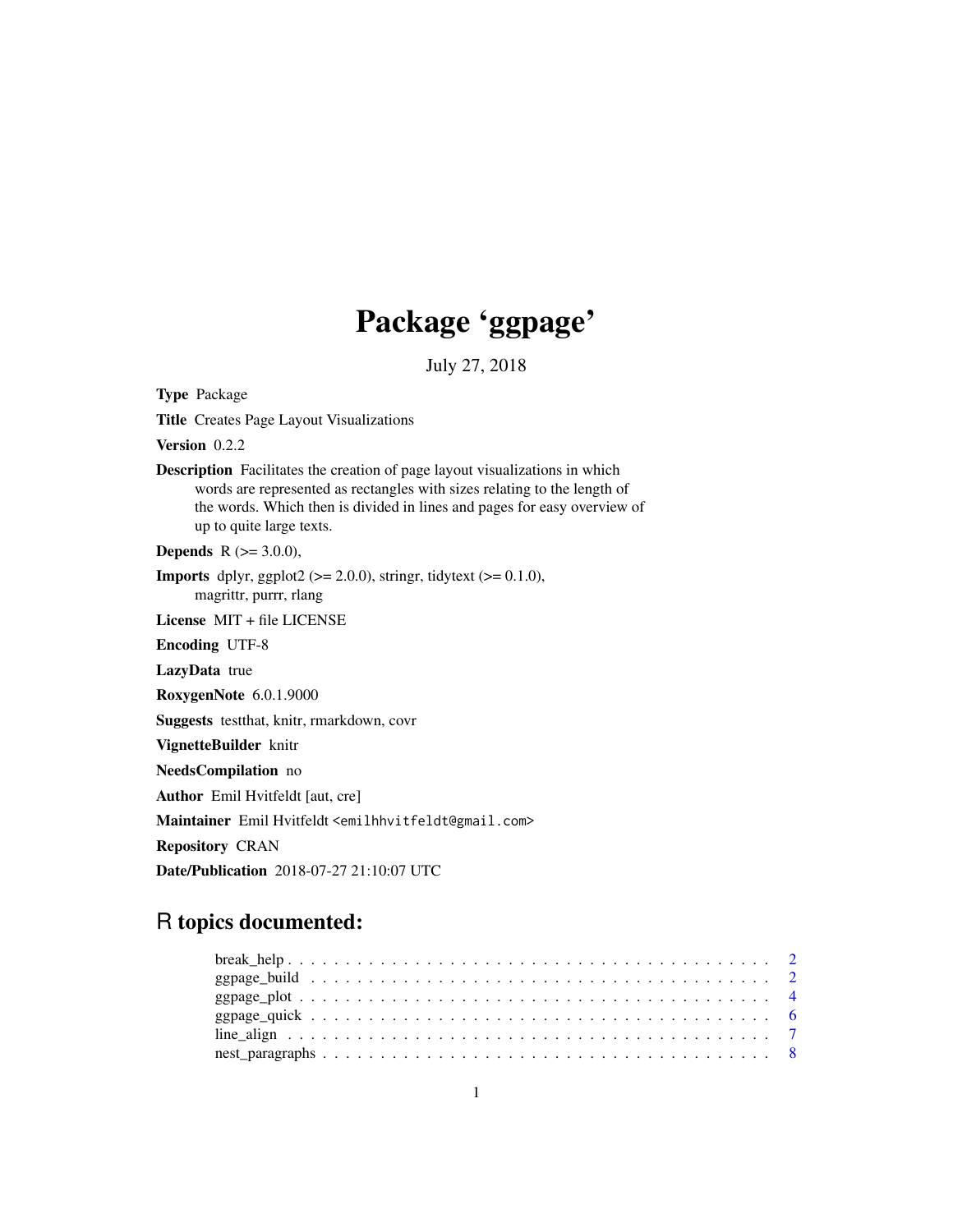| Index | 12 |
|-------|----|
|       |    |
|       |    |
|       |    |
|       |    |
|       |    |
|       |    |

break\_help *Repeating of indexes*

#### Description

Repeating of indexes

#### Usage

break\_help(x)

#### Arguments

x Numerical, vector.

#### Value

Numerical.

#### Examples

break\_help(c(1, 2, 3)) break\_help(c(6, 8, 23, 50))

ggpage\_build *Creates a data frame for further analysis and plotting*

#### Description

This function can be used in combination with ggpage\_plot to get the same result as ggpage\_quick. However by splitting the data.frame construction and plotting we are able to do intermediate analysis which can be included in the visualization.

#### Usage

```
ggpage\_build(book, 1pp = 25, character\_height = 3,vertical_space = 1, x_space_pages = 10, y_space_pages = 10,
 nrow = NULL, ncol = NULL, bycol = TRUE, wtl = NULL,para.fun = NULL, page.col = NULL, align = "left", line.max = 80,
  ...)
```
<span id="page-1-0"></span>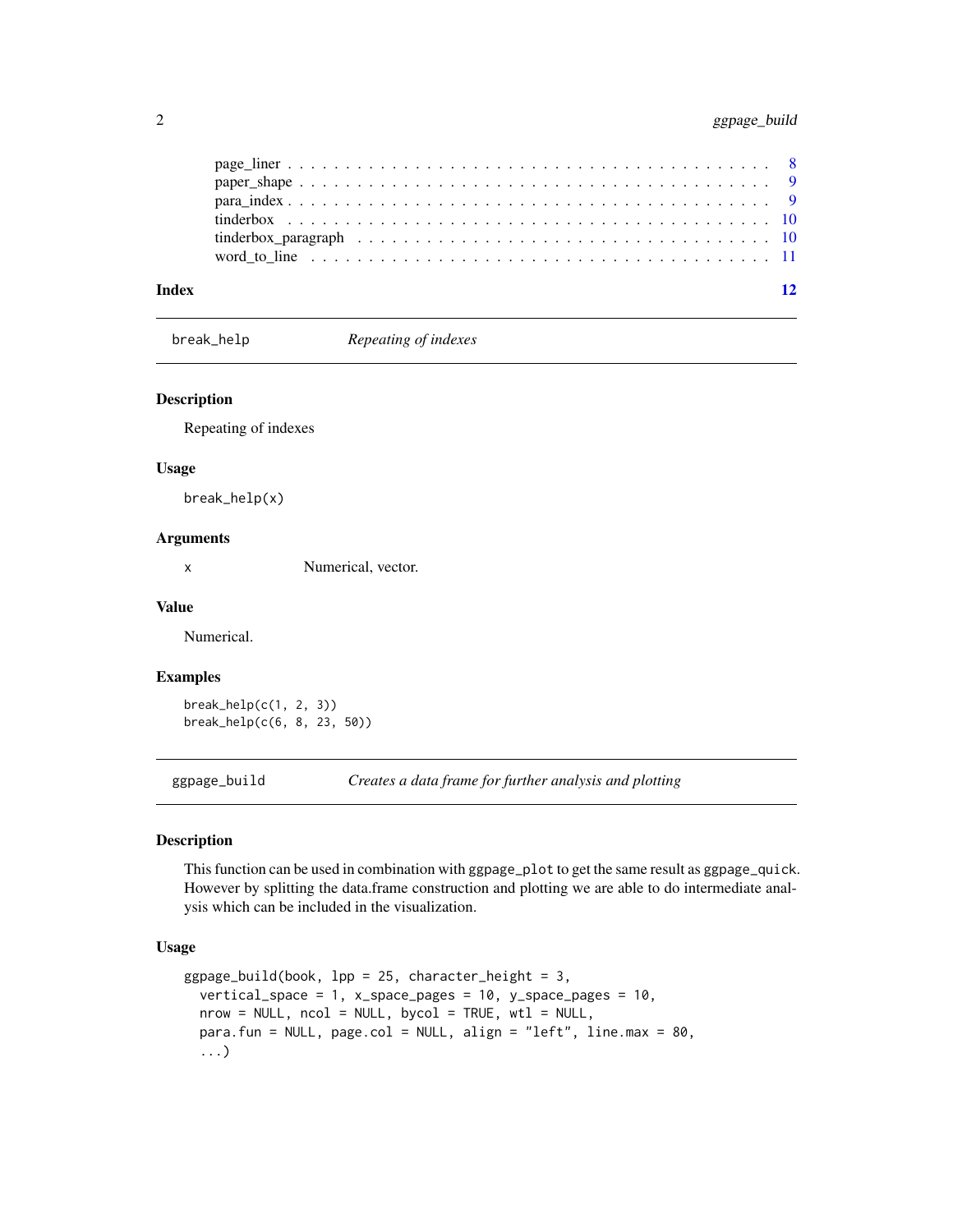#### ggpage\_build 3

#### Arguments

| book             | Character or data.frame. Can either have each element be a separate line or<br>having each element being separate words. |
|------------------|--------------------------------------------------------------------------------------------------------------------------|
| 1 <sub>pp</sub>  | Numeric. Lines Per Page. Number of lines allocated for each page.                                                        |
| character_height |                                                                                                                          |
|                  | Numeric. Relative size of the height of each letter compared to its width.                                               |
|                  | vertical_space Numeric. Distance between each lines vertically.                                                          |
| x_space_pages    | Numeric. Distance between pages along the x-axis.                                                                        |
| y_space_pages    | Numeric. Distance between pages along the y-axis.                                                                        |
| nrow             | Numeric. Number of rows of pages, if omitted defaults to square layout.                                                  |
| ncol             | Numeric. Number of columns of pages, if omitted defaults to square layout.                                               |
| bycol            | Logical. If TRUE (the default) the matrix is filled by columns, otherwise the<br>matrix is filled by rows.               |
| wtl              | logical. If TRUE will convert single word vector into a vector with full lines.<br>(defaults to FALSE).                  |
| para.fun         | Function that generates random numbers to determine number of word in each<br>paragraph.                                 |
| page.col         | column to split the pages by.                                                                                            |
| align            | Type of line alignment. Must be one of "left", "right" or "both".                                                        |
| line.max         | Maximal number of characters per line. Defaults to 80.                                                                   |
| .                | Extra arguments.                                                                                                         |

#### Details

The text MUST be presented in a column named text.

#### Value

'data.frame' containing the following columns:

- 'word': Character. The words of the text.
- 'page': Integer. Page number.
- 'line': Integer. Line number within the page.
- 'xmin': Numeric. Border of rectangle, used by ggpage\_plot do not alter.
- 'xmax': Numeric. Border of rectangle, used by ggpage\_plot do not alter.
- 'ymin': Numeric. Border of rectangle, used by ggpage\_plot do not alter.
- 'ymax': Numeric. Border of rectangle, used by ggpage\_plot do not alter.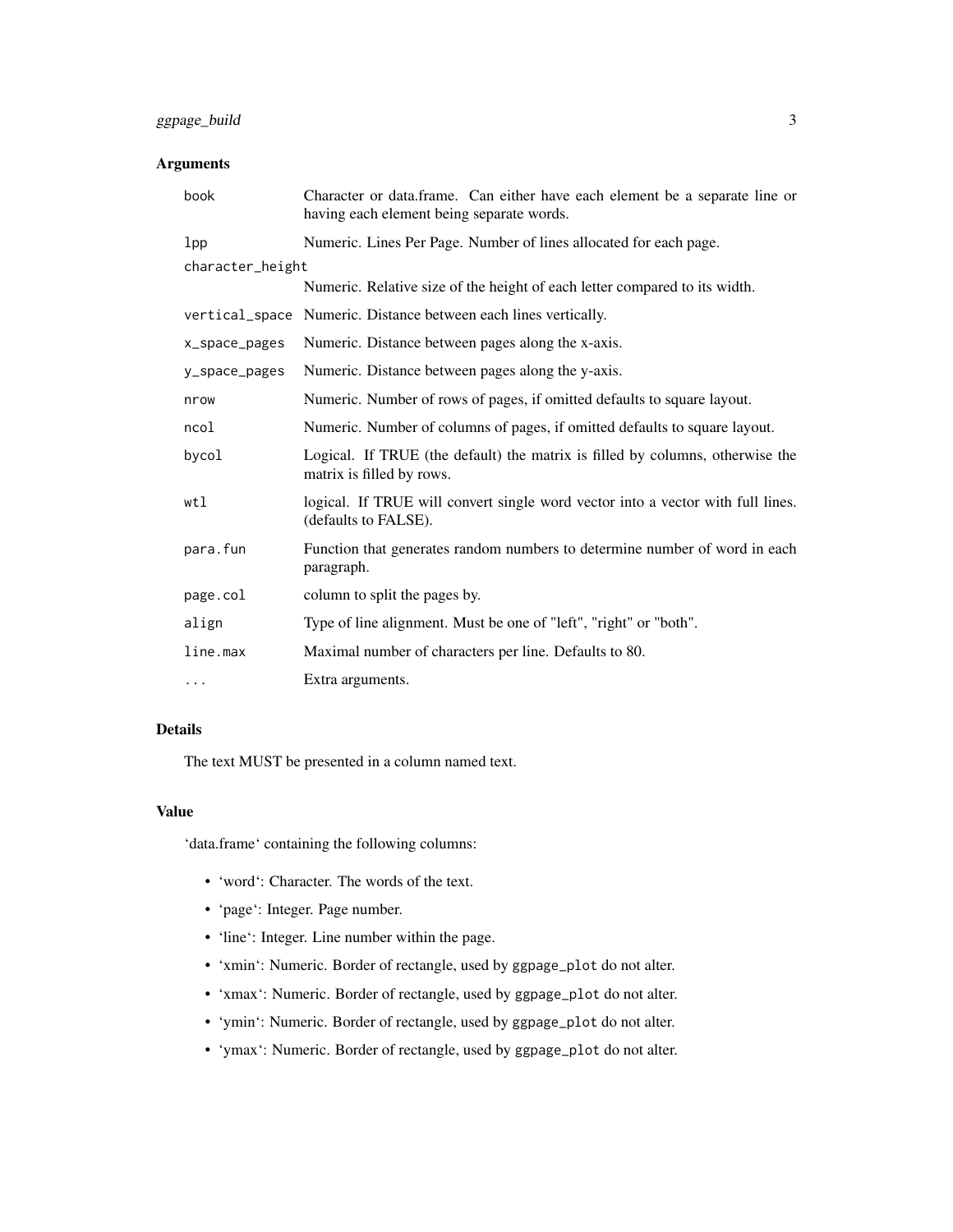#### Examples

```
library(dplyr)
library(stringr)
library(ggplot2)
library(tidytext)
library(ggpage)
# build and plot
## data.frame with full lines
ggpage_build(tinderbox) %>%
  ggpage_plot()
## vector with full lines
ggpage_build(book = tinderbox %>%
  pull(text)) %>%
  ggpage_plot()
## data.frame with single words
ggpage_build(tinderbox) %>%
  unnest_tokens(text, word) %>%
  ggpage_plot()
## vector with single words
ggpage_build(tinderbox %>%
  unnest_tokens(text, text) %>%
  pull(text)) %>%
  ggpage_plot()
# nrow and ncol
ggpage_build(tinderbox, nrow = 2) %>%
  ggpage_plot()
ggpage_build(tinderbox, ncol = 2) %>%
  ggpage_plot()
# Include analysis within
ggpage_build(tinderbox) %>%
  mutate(word_length = str_length(word)) %>%
  ggpage\_plot(aes(fill = word\_length))
```
ggpage\_plot *Creates a visualization from the ggpage\_build output*

#### Description

Creates a visualization from the ggpage\_build output

#### Usage

```
ggpage_plot(data, mapping = ggplot2::aes(), paper.show = FALSE,
 paper.color = "grey90", paper.alpha = 1, paper.limits = 3,
 page.number = character(1), page.number.x = 3, page.number.y = 3)
```
<span id="page-3-0"></span>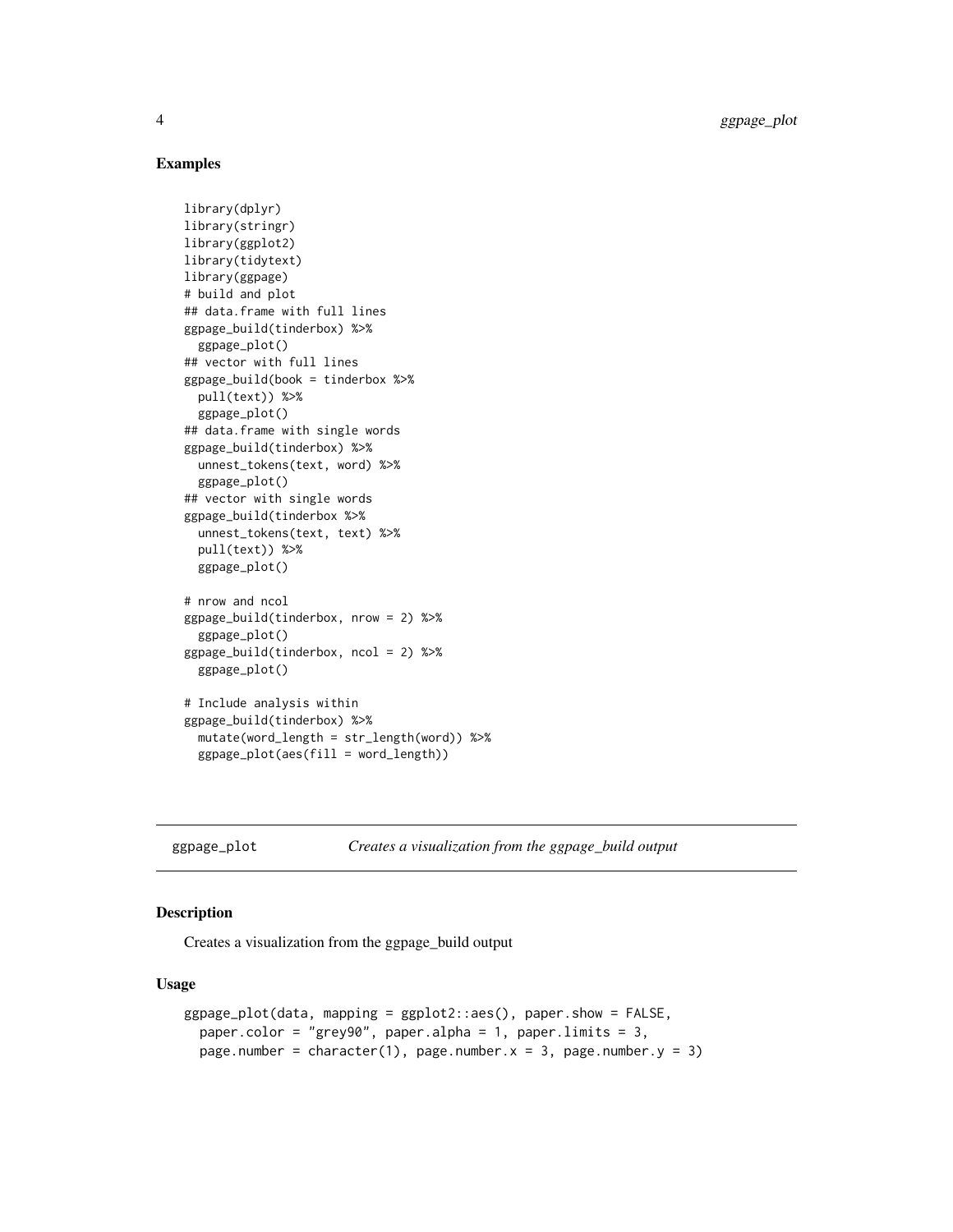#### ggpage\_plot 5

#### Arguments

| data          | data.frame. Expects output from ggpage_build with optional intermediate anal-<br>ysis.      |
|---------------|---------------------------------------------------------------------------------------------|
| mapping       | Default list of aesthetic mappings to use for plot to be handed to internal ggplot<br>call. |
| paper.show    | Shows the paper underneath the text.                                                        |
| paper.color   | Color of the pages. Needs to be of length 1 or the same as the number of pages.             |
| paper.alpha   | Alpha of the pages. Needs to be of length 1 or the same as the number of pages.             |
| paper.limits  | Numerical. Extends the edges of the paper in all directions.                                |
| page.number   | Position of the page number. Defaults to none.                                              |
| page.number.x | Distance the page number is pushed away from the text along the x-axis.                     |
| page.number.v | Distance the page number is pushed away from the text along the y-axis.                     |

#### Value

A ggplot object with the given visualization.

#### Examples

```
library(dplyr)
library(stringr)
library(ggplot2)
library(tidytext)
library(ggpage)
# build and plot
## data.frame with full lines
ggpage_build(tinderbox) %>%
  ggpage_plot()
## vector with full lines
ggpage_build(book = tinderbox %>%
  pull(text)) %>%
  ggpage_plot()
## data.frame with single words
ggpage_build(tinderbox) %>%
  unnest_tokens(text, word) %>%
  ggpage_plot()
## vector with single words
ggpage_build(tinderbox %>%
  unnest_tokens(text, text) %>%
  pull(text)) %>%
  ggpage_plot()
# nrow and ncol
ggpage_build(tinderbox, nrow = 2) %>%
  ggpage_plot()
ggpage_build(tinderbox, ncol = 2) %>%
  ggpage_plot()
```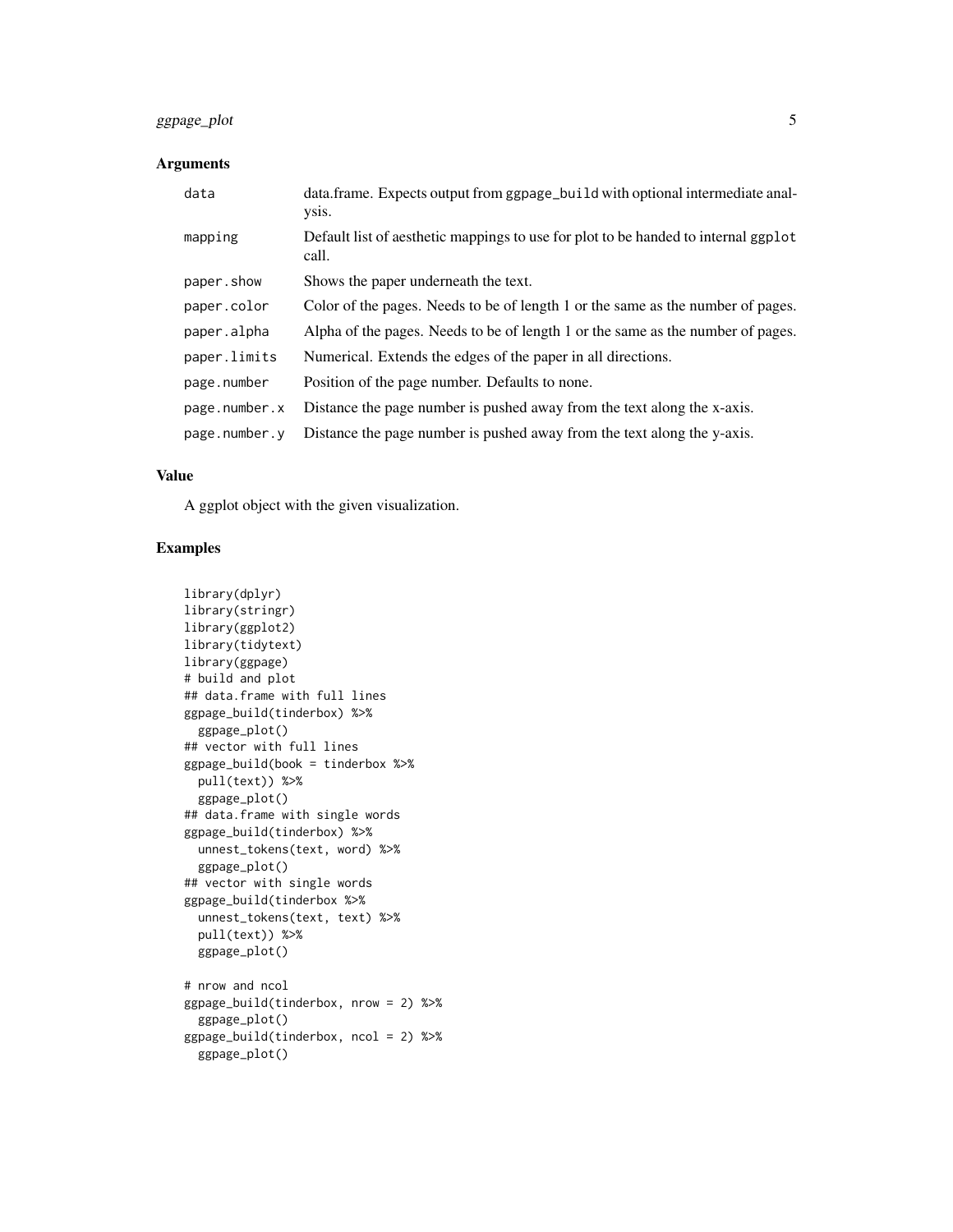```
# Include analysis within
ggpage_build(tinderbox) %>%
  mutate(word_length = str_length(word)) %>%
  ggpage_plot(aes(fill = word_length))
```
ggpage\_quick *Creates a quick visualization of the page layout*

### Description

Creates a quick visualization of the page layout

#### Usage

```
ggpage_quick(book, lpp = 25, character_height = 3,
 vertical_space = 1, x_space_pages = 10, y_space_pages = 10,
 nrow = NULL, ncol = NULL, bycol = TRUE
```
#### Arguments

| book             | Character or data.frame. Can either have each element be a separate line or<br>having each element being separate words. |
|------------------|--------------------------------------------------------------------------------------------------------------------------|
| 1 <sub>pp</sub>  | Numeric. Lines Per Page. Number of lines allocated for each page.                                                        |
| character_height |                                                                                                                          |
|                  | Numeric. Relative size of the height of each letter compared to its width.                                               |
|                  | vertical_space Numeric. Distance between each lines vertically.                                                          |
| x_space_pages    | Numeric. Distance between pages along the x-axis.                                                                        |
| y_space_pages    | Numeric. Distance between pages along the y-axis.                                                                        |
| nrow             | Numeric. Number of rows of pages, if omitted defaults to square layout.                                                  |
| ncol             | Numeric. Number of columns of pages, if omitted defaults to square layout.                                               |
| bycol            | Logical. If TRUE (the default) the matrix is filled by columns, otherwise the<br>matrix is filled by rows.               |

#### Value

A ggplot object with the given visualization.

<span id="page-5-0"></span>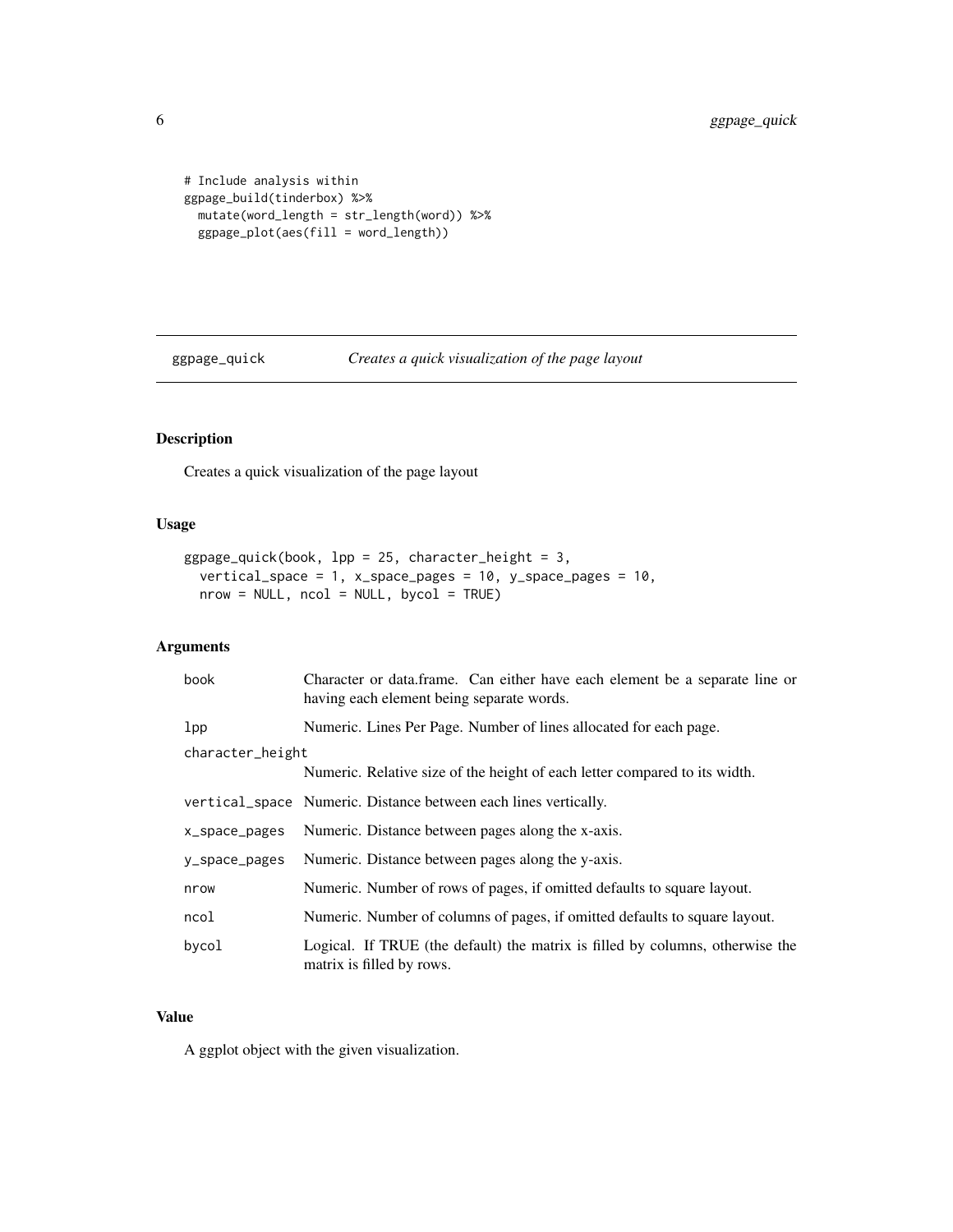#### <span id="page-6-0"></span>line\_align 7

#### Examples

```
library(dplyr)
library(stringr)
library(ggplot2)
library(tidytext)
library(ggpage)
# quick
## data.frame with full lines
ggpage_quick(tinderbox)
## vector with full lines
ggpage_quick(tinderbox %>%
               pull(text))
## data.frame with single words
ggpage_quick(tinderbox %>%
               unnest_tokens(text, text))
## vector with single words
ggpage_quick(tinderbox %>%
               unnest_tokens(text, text) %>%
               pull(text))
# nrow and ncol
```

```
ggpage_quick(tinderbox, nrow = 2)
ggpage_quick(tinderbox, ncol = 2)
```
line\_align *Adjust lines*

#### Description

Adjust lines

#### Usage

line\_align(line, max\_length, type)

#### Arguments

| line       | data.frame                                                        |
|------------|-------------------------------------------------------------------|
| max_length | numerical, number of letters allowed on a line.                   |
| type       | Type of line alignment. Must be one of "left", "right" or "both". |

#### Value

data.frame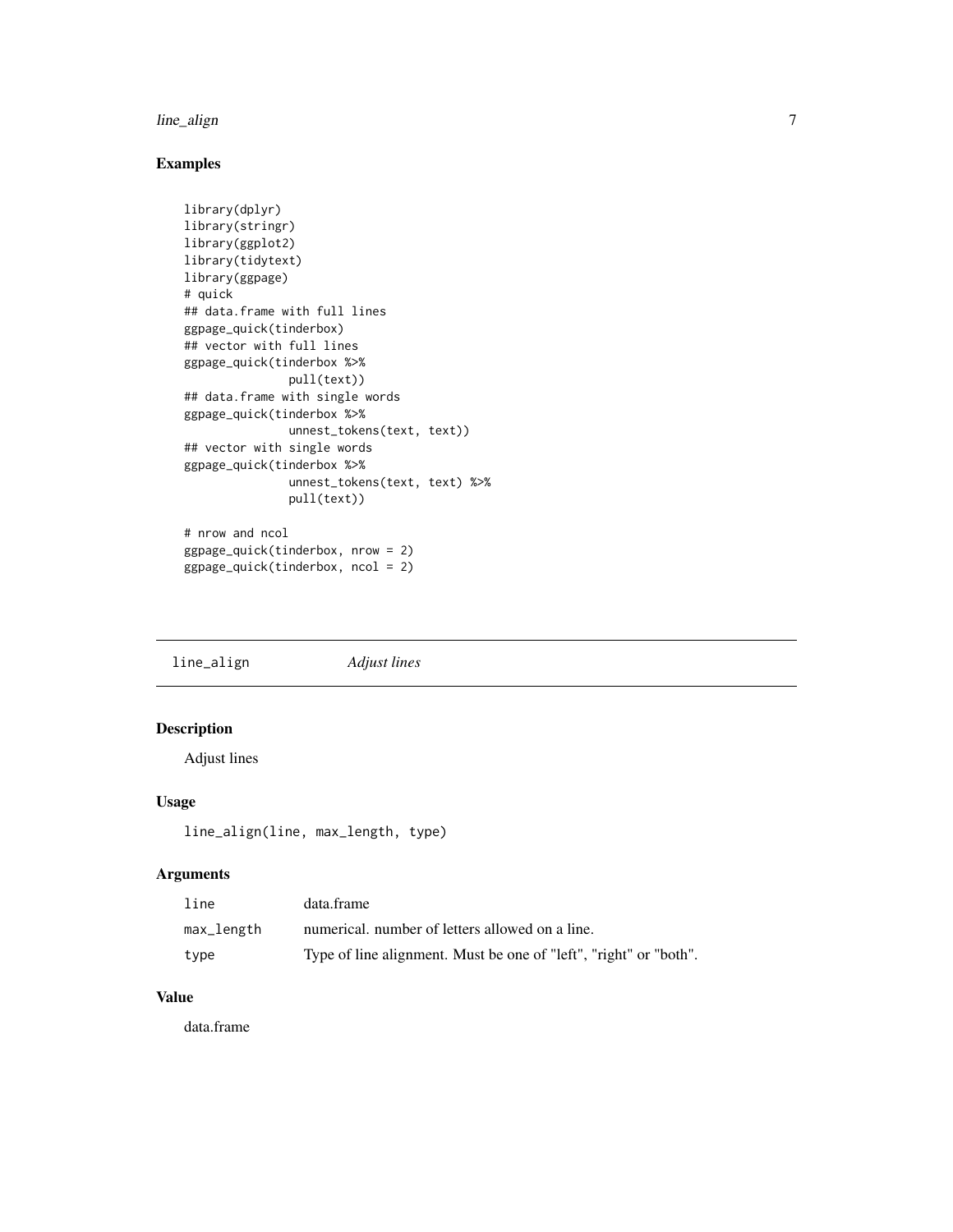<span id="page-7-0"></span>

extents the str\_wrap() function from the stringr package to work with longer strings.

#### Usage

```
nest_paragraphs(data, input, ...)
```
### Arguments

| data  | data.frame. With one paragraph per row.     |
|-------|---------------------------------------------|
| input | column that gets split as string or symbol. |
| .     | Extra arguments passed to str_wrap.         |

#### Value

data.frame.

| page_liner | Add line number within pages |
|------------|------------------------------|
|------------|------------------------------|

### Description

Add line number within pages

#### Usage

page\_liner(data)

#### Arguments

data data.frame

#### Value

data.frame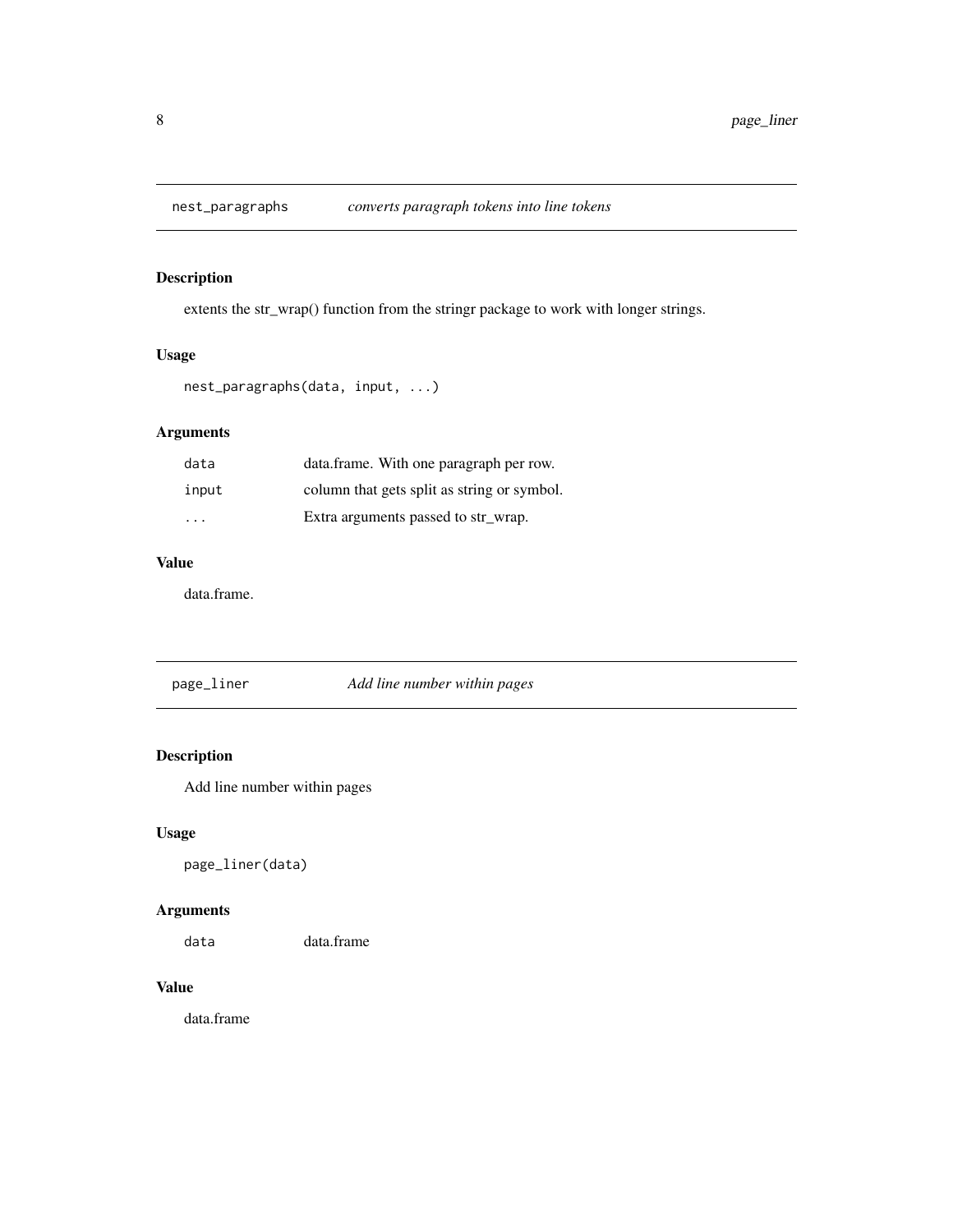<span id="page-8-0"></span>

Identify the edges of the paper of each page

#### Usage

paper\_shape(data)

#### Arguments

data data.frame created by ggpage\_build.

#### Value

data.frame,

#### Examples

paper\_shape(ggpage\_build(tinderbox))

|--|

#### Description

Converts a word vector into a line vector with variable paragraph lengths.

#### Usage

para\_index(n, FUN, ...)

#### Arguments

| n                       | Numeric. Numbers of words.                        |
|-------------------------|---------------------------------------------------|
| <b>FUN</b>              | Numeric, how many words to split whole string by. |
| $\cdot$ $\cdot$ $\cdot$ | Extra arguments.                                  |

#### Details

FUN most be a function that takes in a number n and returns a vector of natural numbers.

#### Value

Numeric. paragraph indicator.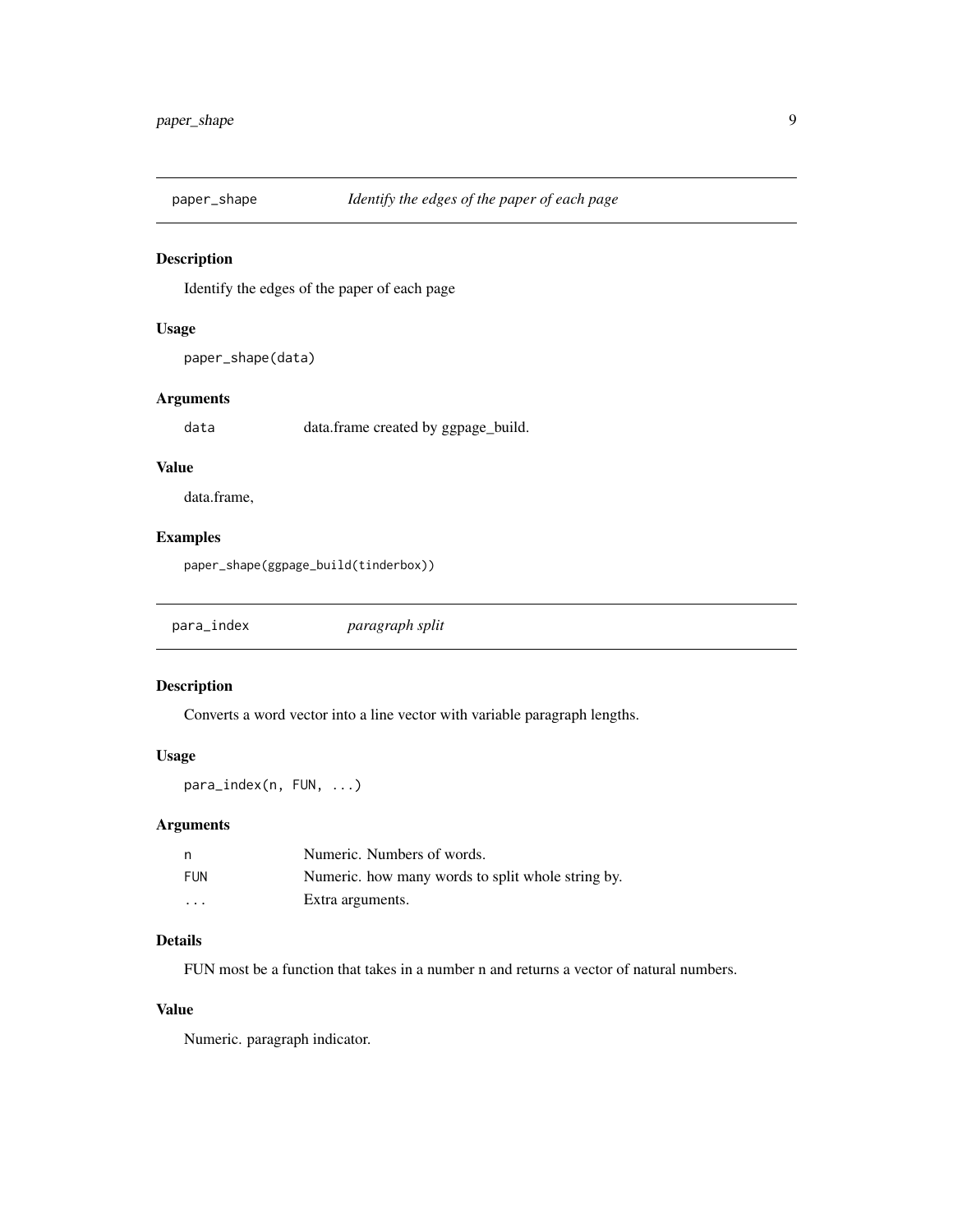<span id="page-9-0"></span>

A tidy data.frame containing the entire story of The tinder-box by H.C. Andersen with two columns: text which contains the text of the fairy tale divided into elements of up to about 80 characters each and book giving the name of the fairy tale in question.

#### Usage

tinderbox

#### Format

A data frame with 211 rows and 2 variables:

text character string up to 80 characters each

book name of the fairy tale ...

tinderbox\_paragraph *The tinder-box by H.C. Andersen*

#### Description

A tidy data.frame containing the entire story of The tinder-box by H.C. Andersen with two columns: text which contains the text of the fairy tale divided into paragraphs.

#### Usage

tinderbox\_paragraph

#### Format

A data frame with 11 rows and 1 variables:

text character string up to 80 characters each ...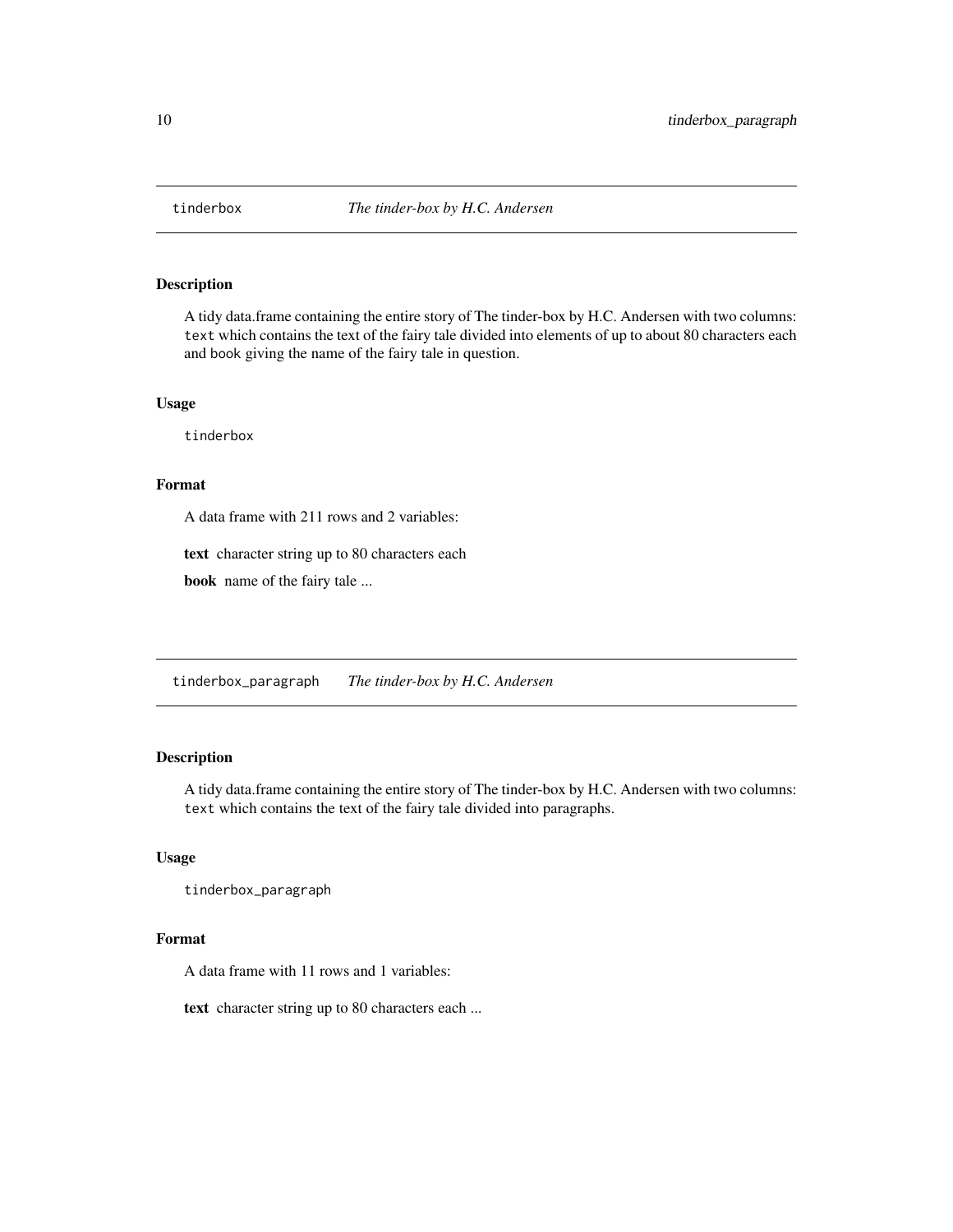<span id="page-10-0"></span>

extents the str\_wrap() function from the stringr package to work with longer strings.

#### Usage

```
word_to_line(words, wot_number = 1000)
```
#### Arguments

| words      | data.frame. Where each row is a separate word words with the column name |
|------------|--------------------------------------------------------------------------|
|            | text.                                                                    |
| wot_number | Numeric, how many words to split whole string by.                        |

#### Value

Character. have each element be a separate line.